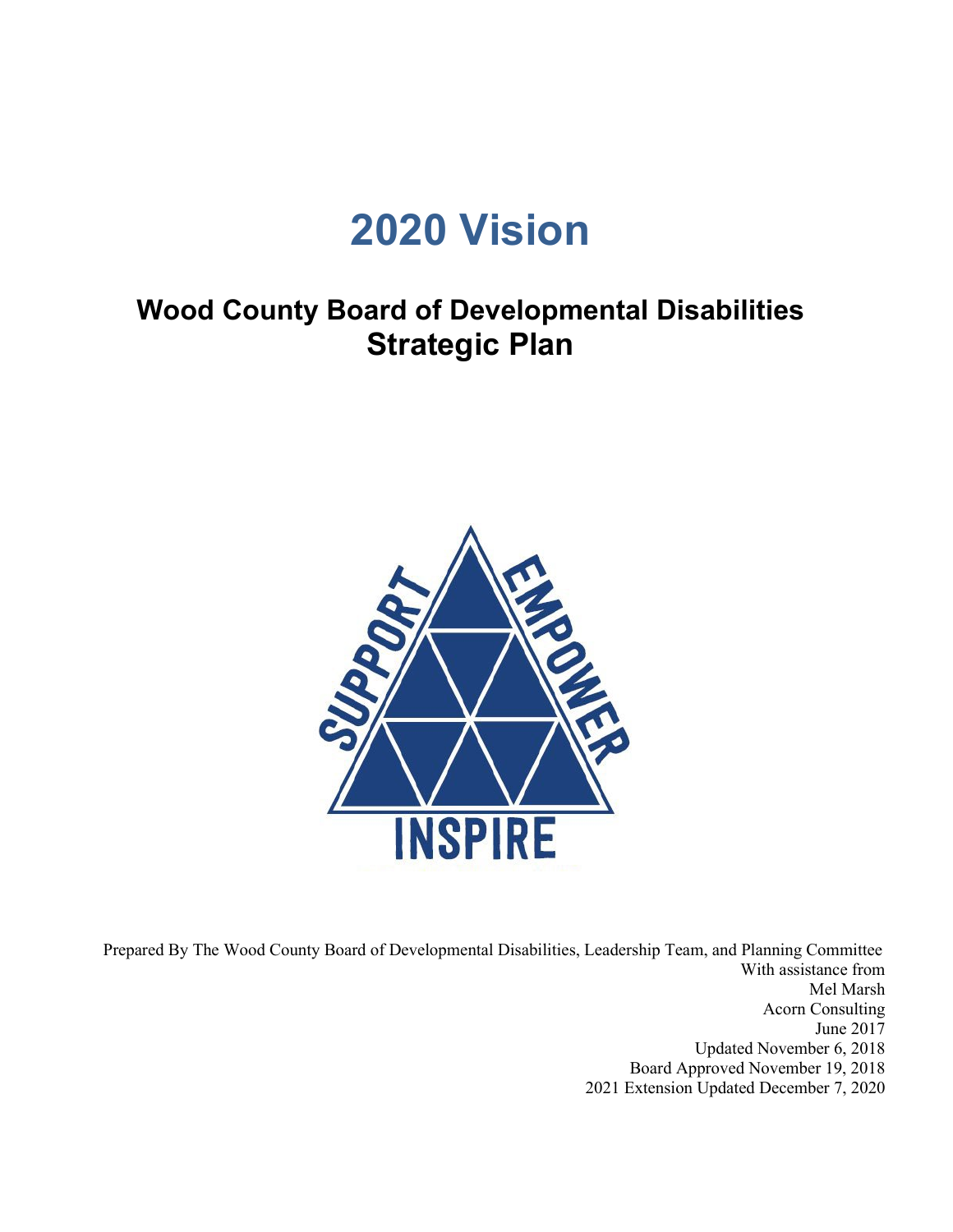#### **Introduction**

In late 2016, after completing the prior strategic plan, the Wood County Board of Developmental Disabilities determined the need to develop a new strategic plan to guide the organization into a changing future.

Phase one of the planning process was an assessment to provide a comprehensive evaluation of what Wood Lane is doing and to provide insight into what Wood Lane should focus on in the future. To gain this understanding as objectively and thoroughly as possible, I completed the following activities:

- Analysis of financial trends.
- Analysis of service delivery trends.
- Analysis of diagnosis data.
- Focus groups with persons supported to understand satisfaction and wishes.
- Focus groups with parents to understand satisfaction, wishes for their family member, perceived agency strengths, concerns, and expectations.
- Focus groups with staff members in all departments to understand recent trends, strengths, opportunities for improvement, and needed accomplishments.
- Focus group with providers to understand their perception of the board's strengths, weaknesses, and needed accomplishments.
- Focus group with members of organizations and agencies that work with and support Wood Lane to understand their perception of recent trends and of the Board's strengths, weaknesses, and needed accomplishments.
- Written surveys for persons supported, providers, and family members.
- Opportunity for board members and management team members to envision an ideal future.
- Participation in management team meetings.
- Evaluation of recent changes at the state level and identification of anticipated changes.

This strategic plan was developed to address the changes and needs identified in the assessment.

#### *2021 Extension:*

*Due to the COVID-19 Pandemic, the WCBDD determined it best to extend the 2020 Vision for 1 year. The extension planning included numerous surveys to targeted age groups of persons served, community members, families, advocacy groups, and staff. These surveys served as abbreviated versions of the activities conducted in 2016 listed above. Results were summarized and are included as Appendix A to this extended plan. The extended plan breaks Goals down by department rather than objective. Areas of collaboration are inherently built into the plan.*

#### **Mission, Vision, and Values**

#### **Mission**

The mission of the Wood County Board of Developmental Disabilities is to support, empower, and inspire people.

#### **Vision**

All people are respected members of the community.

#### **Values**

(PAIR)

- Partnership
- **Advocacy**
- **Integrity**
- Respect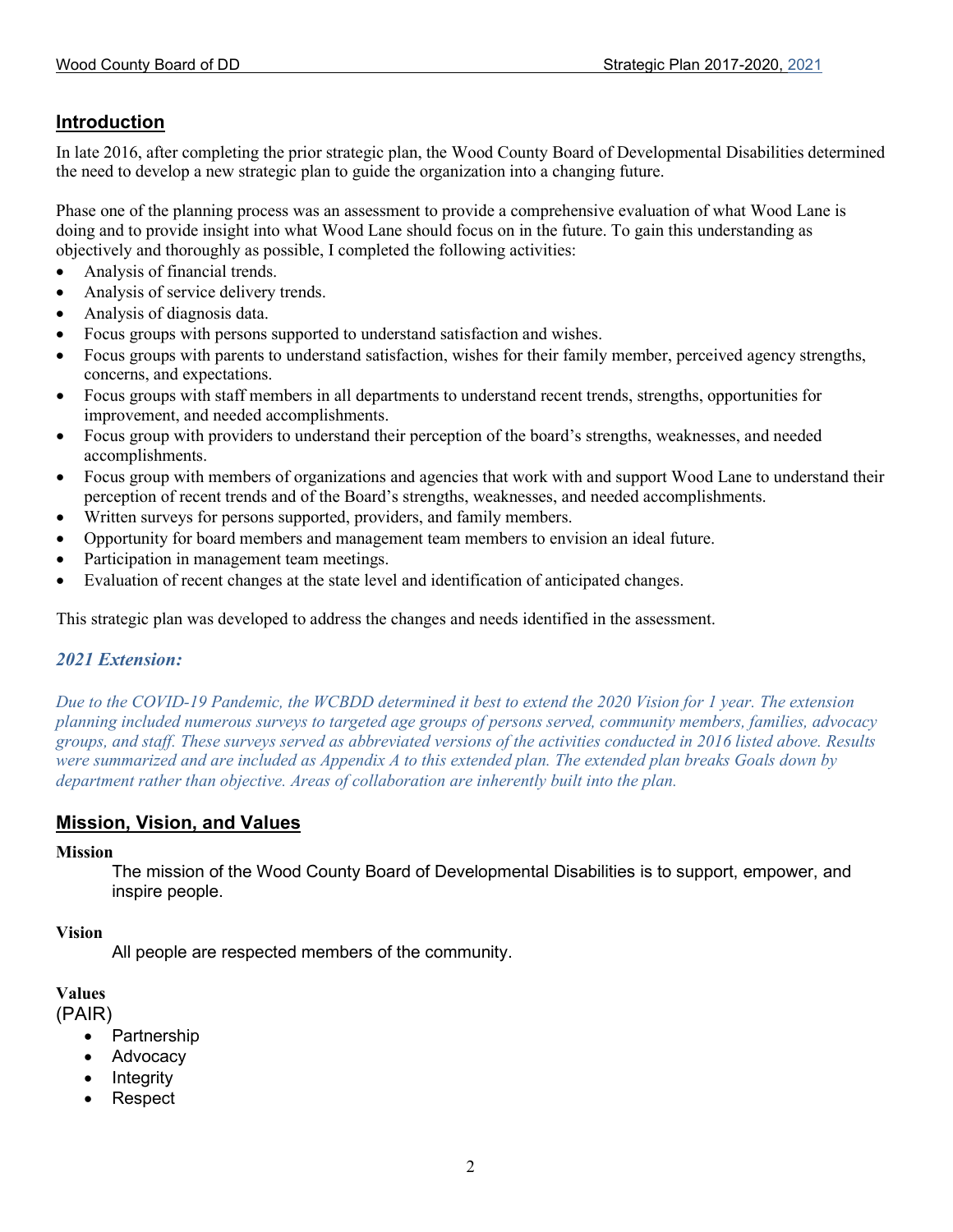#### **Future Vision**

This vision of the future was developed from ideas expressed by board, staff, persons served, family members, providers, and partners. This represents the long-term vision that the organization is working toward. Read this as though you are in the year 2027.

*In 2027, the Wood County Board of Developmental Disabilities (WCBDD) remains a vital and essential asset in Wood County and continues to be a leader in the Ohio DD system.*

*WCBDD's Person Centered Planning has resulted in increased numbers of individuals who are living, working, and participating in the community. Persons served steadily increase their social skills, physical abilities, work skills, and life skills. Wood County residents with DD are accepted for their unique gifts and are valued for their contribution to the overall quality of life for the entire community.*

*Persons served receive services near where they live and work. Through a network of high quality providers, WCBDD has expanded into all four quadrants of Wood County.*

*Persons served are also able to choose from different housing models, such as group homes, living with a chosen roommate or spouse, or living alone. Housing options are located in suburban neighborhoods, in apartment complexes, and in assisted living environments throughout Wood County. Persons served are able to move from one type of housing to another as their abilities and needs change.*

*WCBDD continues its state-wide leadership in providing work opportunities, and successfully transitioned from an enclave model to an integrated model early in the strategic plan cycle. A number of providers support community employment, resulting in employment outcomes that steadily increase every year. Improved outcomes include: the number employed competitively, the number of hours worked, the average wage earned, the number with employer provided benefits, and the number of employer partners.*

*Staff members at WCBDD remain motivated and committed to helping persons with developmental disabilities achieve all they can. They embrace Person Centered Thinking and strive to find opportunities for community inclusion and engagement. Participation on People First and the Aktion Club continues to increase, with more and more individuals learning how to speak up. WCBDD maintains its ability to have outstanding board members who bring diverse skills, passion for improving the lives of people with DD, and connections throughout Wood County.*

*WCBDD continues to assess and improve its operations on a continuous basis, involving staff members at all levels in making the assessments and suggesting needed improvements. Every department makes the time to bring staff together to identify strengths, concerns, and possible improvements. All staff in-service days always include time for shared reflection and brainstorming across the agency.*

*WCBDD continues to pass every levy.* 

*Staff members and board members work collaboratively and passionately to achieve this vision of the future.*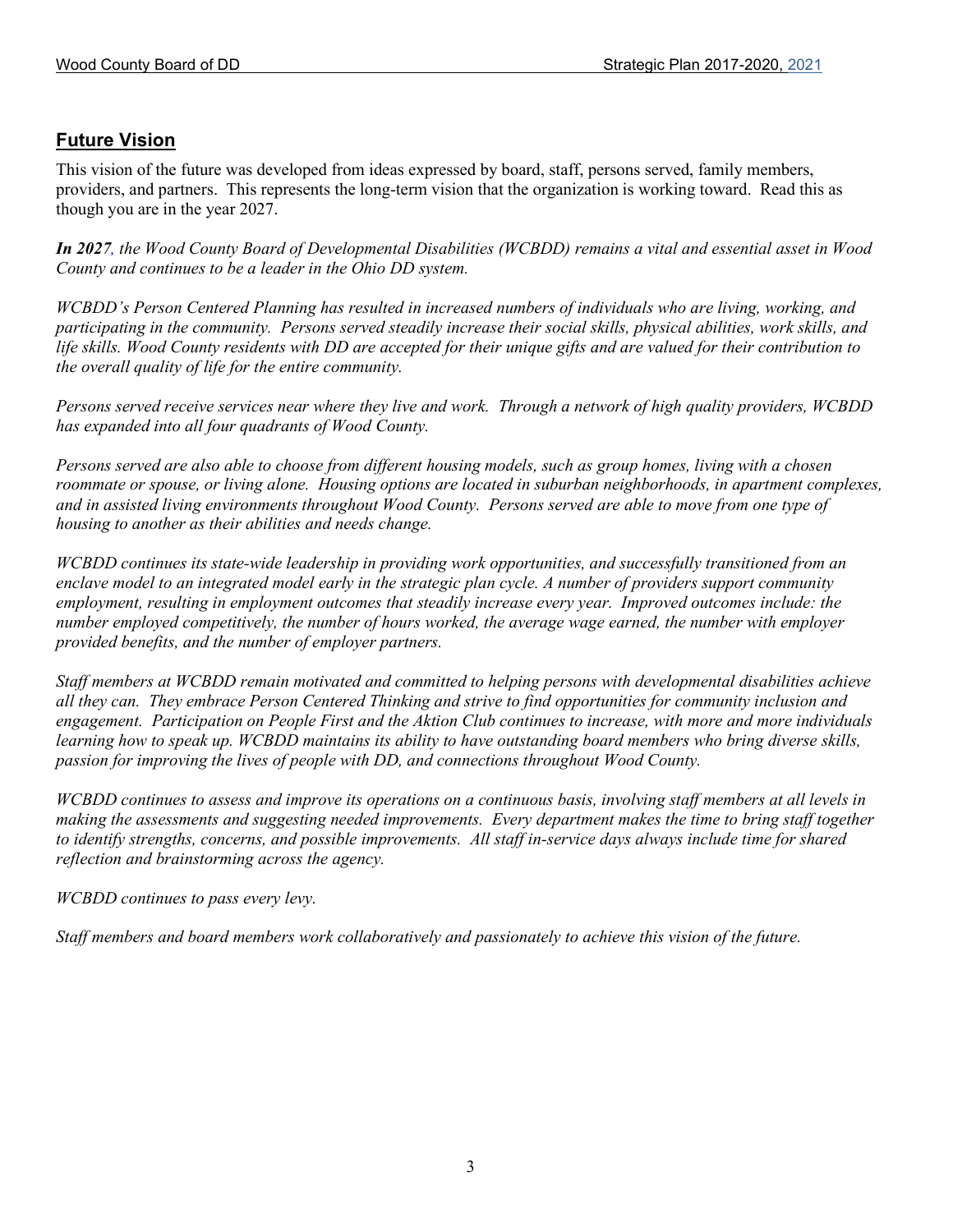### **Strategic Goals and Objectives**

#### **Goal 1: Strengthen person-centered thinking throughout the agency.**

#### **Objective 1A: Create a culture of person-centered thinking throughout the agency.**

- Educate all staff about person centered thinking
- Departments & staff make commitments to how they will fulfill Persons Centered Thinking (PCT)
- Expand person centered thinking to providers
- Educate persons served and those they choose to bring to meetings on person centered thinking
- Begin person-centered thinking and discuss available services with families sooner
- Collaborate with local schools to educate them on person centered thinking and begin person-centered planning with school children at an earlier age
	- o Evaluate potential of assigning specific resource to collaborate with schools

#### **Objective 1B: Educate staff and families about life transitions.**

- Utilize "Life map" concepts in trainings
- Identify best practices for transitional youth
- Integrate "Life Map" concepts on web site
- Educate Providers about "Life Map" concepts
- Educate families about "Life Map" concepts

#### **Objective 1C: Continuously improve the discovery process.**

- Identify what is important to  $\&$  for the person, focusing on their hopes, dreams  $\&$  desires
- Discuss services already received and any additional services needed to obtain outcomes
- Share information about providers  $&$  services offered to enhance choice
- Identify risks and how individuals served can be successful in their community
- Collaboratively determine a person's place on the path to employment

#### **Objective 1D: Achieve Person Centered Individual Service Plans (ISP).**

- Create person centered outcomes based upon information determined in discovery
- Continue development of person centered ISP reviews and identify additional training areas needed

#### **Objective 1E: Research and find resources to increase the use of technology that supports independence for individuals served**.

- Educate Stakeholders about technology such as remote supports and assistive technology and benefits to persons served
- Hold a technology fair to promote the tools available to increase independent living/learning
- Develop and hold open house for Adaptive equipment lending closet
- Increase number of individuals utilizing remote supports and assistive technology in community
- Seek grant funding

#### **Objective 1F: Continue support for self-advocates and self-advocate groups**.

- People First
- **Aktion Club**
- Venturing Program
- Increase diversity of self-advocacy groups
- Expand self-advocates in the work of the agency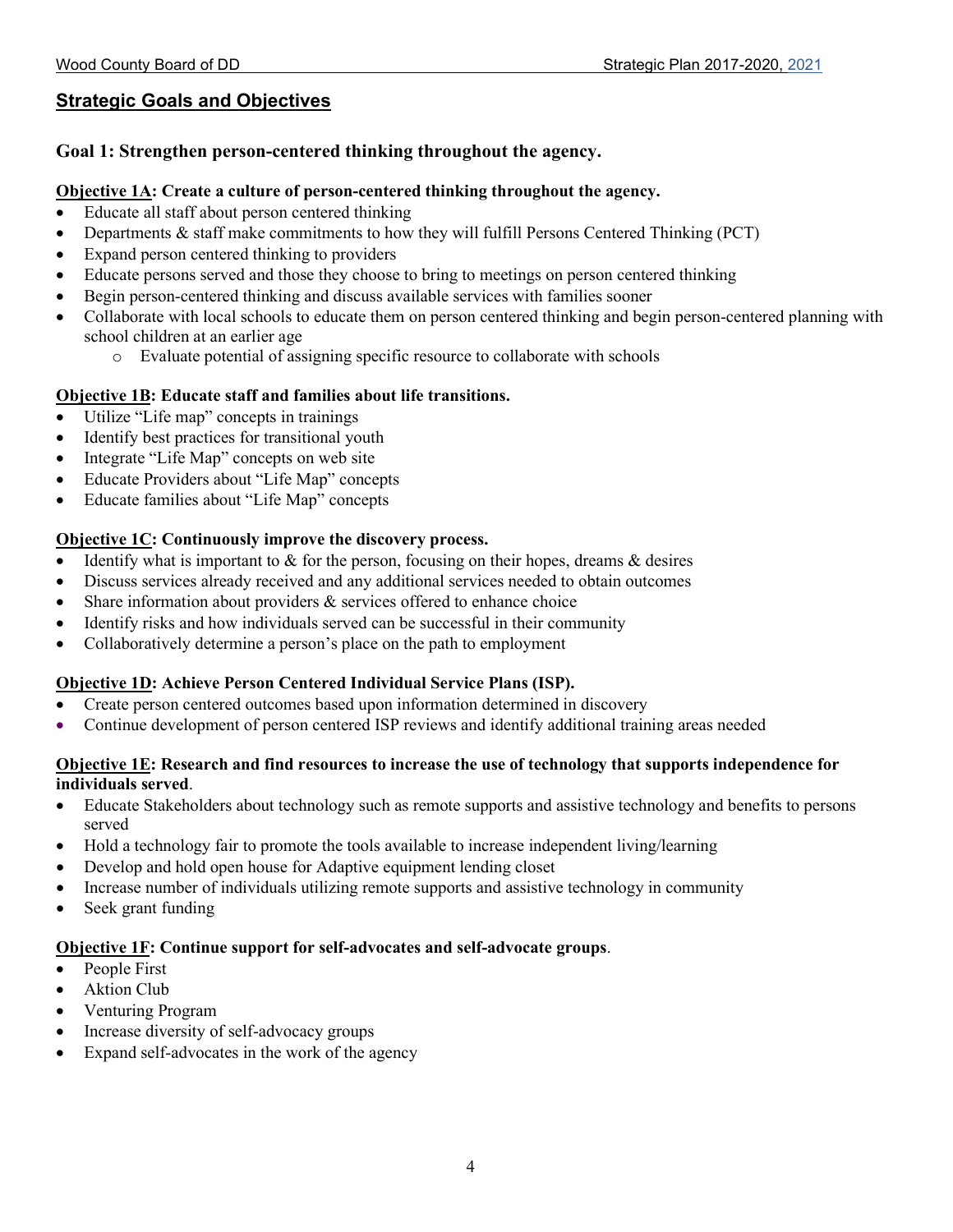#### **Objective 1G: Continue support for programs that strengthen the whole person**.

- Special Olympics
- Operations Recreation
- PLAY Project
- Play Groups
- Other

#### *2021 GOAL 1 Extension: Continue to Strengthen person-centered thinking throughout the agency*

#### *Children's Services:*

- *Follow Wood County Department of Health and Ohio Department of Health Guidelines to ensure the school can remain open during the pandemic*
- *Expand instructional technology options within each classroom at the school to provide students with stronger and more accessible learning options*
- *Expand face-to-face Early Intervention Services options as soon as it is safe to do so during a pandemic*
- *Work with Service Coordinators to share respite options available to families*

#### *Health Supports and Provider Relations:*

- *Continue to monitor WCBDD ISP compliance to rules surrounding person-centered planning*
- *Provide training on remote supports and assistive technology to newly hired service coordinators including tours of the TwinTech model home*
- *Continue to offer virtual tours of the TwinTech Model home*
- *Develop a plan for TwinTech 2.0 at a new location with increased technology*
- *Expand the use of the Healthy Relationships curriculum to include one-on-one, small group, and provider education and training*

#### *Recreation and Special Olympics:*

- *Develop plans to address the demand for access to transportation for leisure activities for Individuals served*
- *Increase youth activities and participation in Recreation and Special Olympics*
- *Expand activities through Recreation programming for Birth to Three children and their families*
- *Continue to develop the Greenhouse as an exploration/educational opportunity for all ages*

#### *Service and Support Administration:*

- *Continue to use person centered tools to identify likes, needs and wants of individuals for the ISP planning process*
- *Continue to develop person-centered ISPs and ensure they meet regulatory requirements through monitoring and review*
- *Increase person-centered training throughout onboarding process*
- *Expand training opportunities of resource education*

#### *Communications and Community Engagement:*

- *Support and increase opportunities for self-advocacy during the Pandemic*
- *Continual integration of person-first initiatives on website and across all digital platforms*

#### **Goal 2**: **Increase community connectedness for individuals living, working and participating in the community**

#### **Objective 2A: Continually improve youth to adult transitions**

- Strengthen relationship between WCBDD and local schools through training/education and a greater presence in the schools
- Evaluate best practices and implement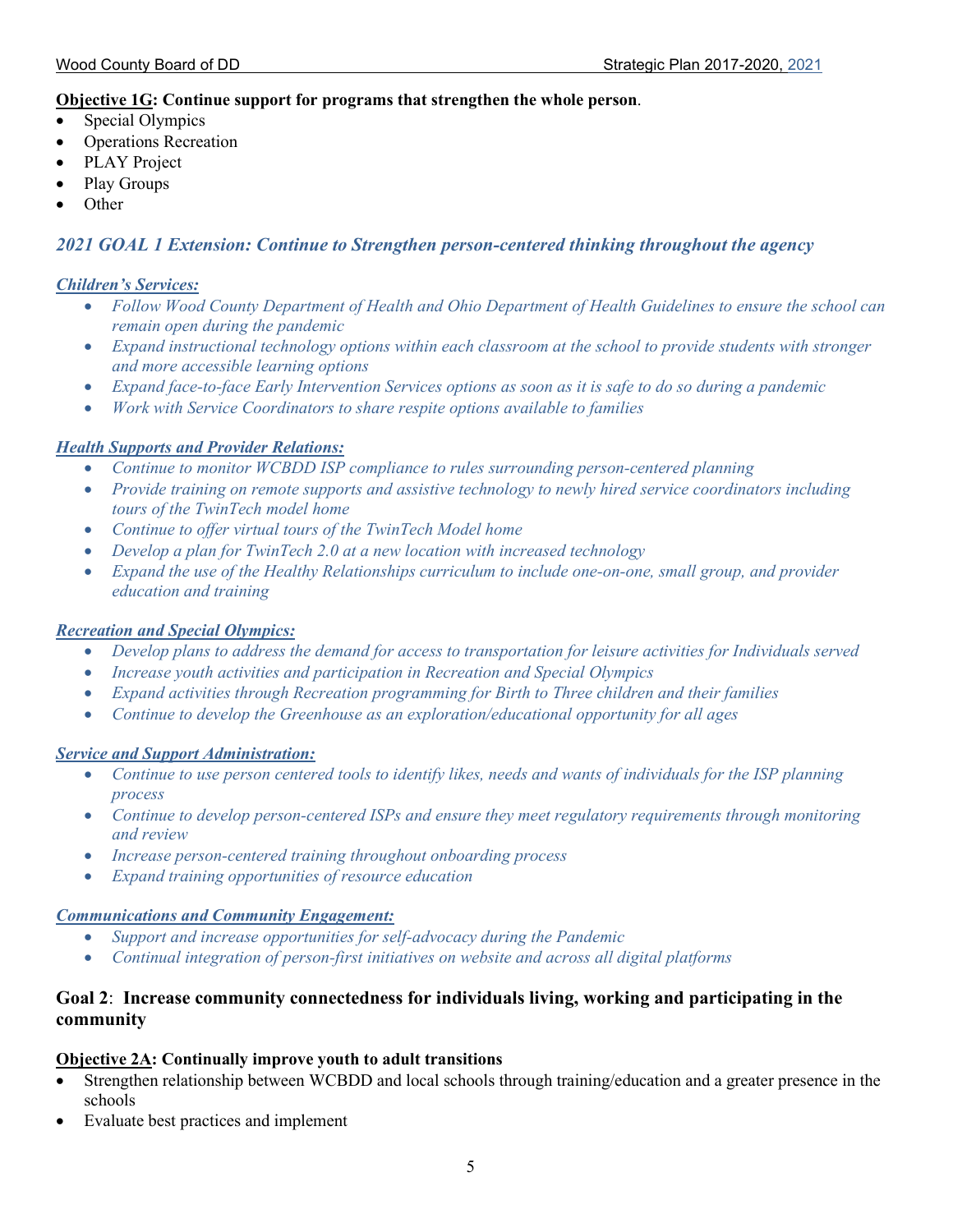- Educate families surrounding transition
- Continue to assign waivers to individuals

#### **Objective 2B: Implement appropriate transition programs and supports.**

- Assess the need for a Transition Coordinator position
- Collaborate with all local school districts
- Recruit providers for youth transition services

#### **Objective 2C: Develop and implement a housing plan including housing for school age children.**

- Explore funding options
- Identify locations
- Prioritize housing needs of school-age children
- Research legal aspects of housing for minors
- Recruit or develop a provider who specializes in serving children

#### **Objective 2D: Increase the number of individuals receiving Ohio Shared Living services.**

- Educate community about Ohio Shared Living
- Increase awareness of Ohio Shared Living in the community (i.e. church, club, organizations)
	- o Two individuals utilizing shared living in 2017
	- o Two additional individuals utilizing shared living in 2018
	- o Six additional individuals utilizing shared living in 2019

#### **Objective 2E: Collaborate with Wood County leadership, municipalities to increase transportation options.**

- Explore private services like Uber, etc.
- Educate providers about available transportation resources in Wood County
- Increase available transportation resources, non-medical transportation, private services
- Recruit and retain non-medical transportation providers

#### **Objective 2F: Increase volume of collaborative projects and initiatives with institutes of higher education.**

- Explore and develop internships and student projects
- Investigate potential Ohio Shared Living with graduate school students
- Continue student volunteer support for Special Olympics and sports programs

#### **Objective 2G: Evaluate employment navigation services.**

- Research, identify and implement positions to develop new ways to increase employment
- Identify and implement what will work in Wood County
- Increase use of benefits analysis
- Educate employers on benefit of hiring someone with disabilities

#### **Objective 2H: Increase the number of individuals working in the community**

- Recruit and retain vocational service providers
- Address impact of work on Medicaid benefits
- Improve referral process to Opportunities for Ohioans with Disabilities (OOD) about benefits analysis

#### **Objective 2I: Provide training opportunities to increase employability.**

- Job specific skills
- Soft skills
- Entrepreneurships and supports
- Explore apprenticeship opportunities
- Increase volunteer opportunities for individuals served to increase life experiences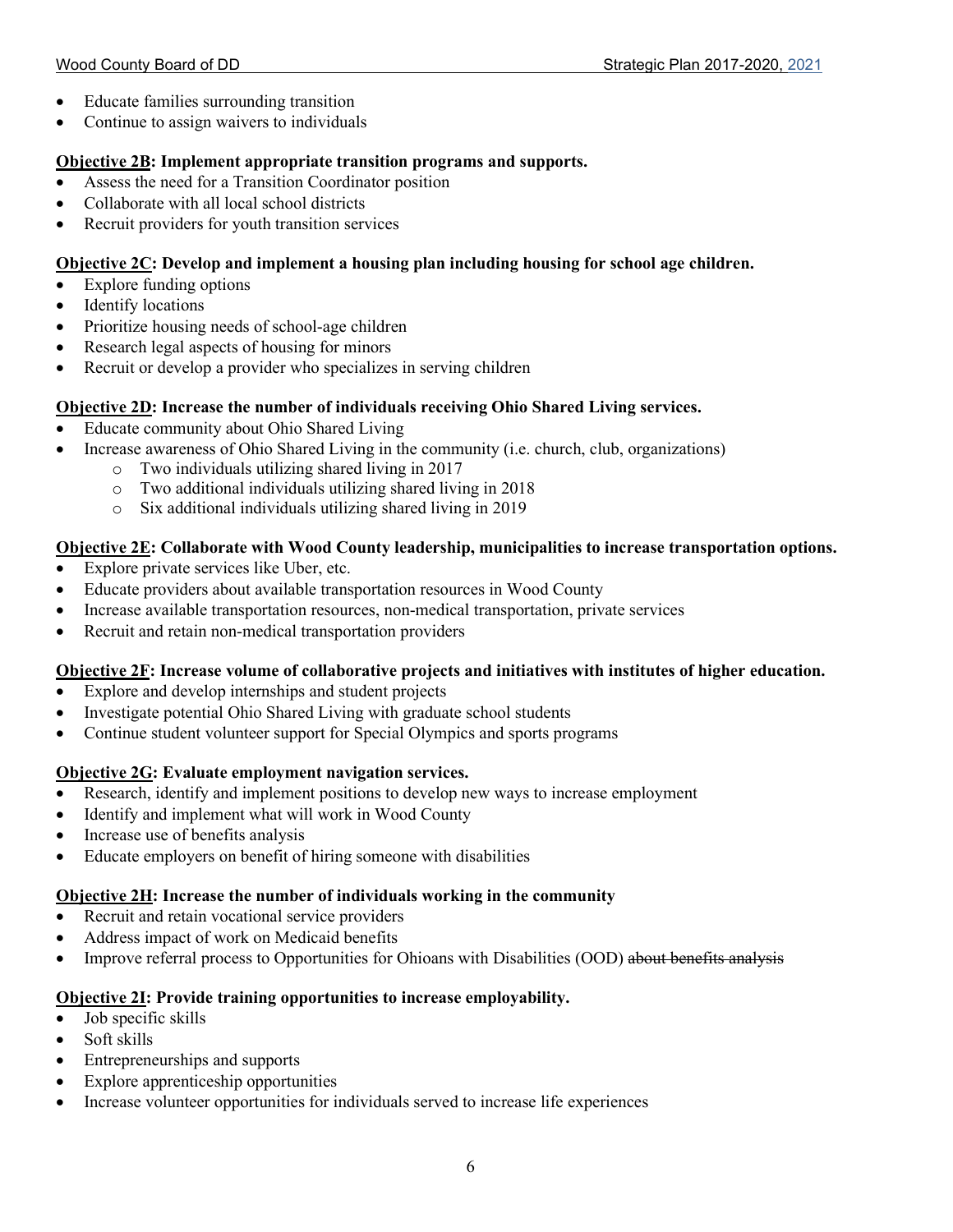#### *2021 GOAL 2 Extension: Continue to increase community connectedness for individuals living, working and participating in the community*

#### *Health & Safety:*

• *The design and construction of a new Children's Respite Home in Rossford*

#### *Health Supports and Provider Relations:*

- *Develop and implement a Transition Health Supports Program in collaboration with the SSA Transition team*
- *OT consultation for accessibility and technology implementation on all new home builds and renovations*

#### *Recreation and Special Olympics:*

• *Continue to offer opportunities for individuals to connect with the community through a variety of activities/collaborations promoted by Special Olympics/Recreation/Venturing Crew and other club programs*

#### *Service and Support Administration:*

- *Continue to educate individuals served and families about community supports and resources available*
- *Develop and implement support groups for families*
- *Continue to expand and increase knowledge of transition services in the community and schools*
- *Continue to expand and increase respite services* o *Children's Respite*
- *Explore new opportunities to access transportation*

#### *Communications and Community Engagement:*

- *Continue to stay connected to area institutions of Higher Education*
- *Continue to find areas of opportunity for self-advocates to participate in the community*

#### **GOAL 3: Increase quality service providers that meet the needs of persons served.**

#### **Objective 3A: Identify unmet service needs and numbers and recruit providers to meet needs.**

- Gap analysis of needs compared to available services (including geography)
- Recruit providers to Wood County to address unmet service needs (including niche providers)
- Continue development of Horizons Program

#### **Objective 3B: Research and develop provider trainings in best practices.**

- Query providers on their needs for County Board support
- Develop web-based training options for providers
- Assist providers in complying with integrated settings mandate(s)

#### **Objective 3C: Strengthen collaborative relationships with providers.**

- Solicit from providers information they need to be able to respond to Provider Search requests
- Identify why providers are not responding to Provider Search requests such as no provider exists for the service, not enough staff, etc.
- Reenergize the monthly Provider meetings
- Educate County Board employees on best practices in provider relations
- Improve provider support options (i.e. billing and certification)

#### **Objective 3D: Evaluate different models of assessing provider quality and standards.**

- Angie's List, Gold Standard, other
- Collaborative effort with Service and Support Administration (SSA) and providers
- Encourage collaboration rather than competition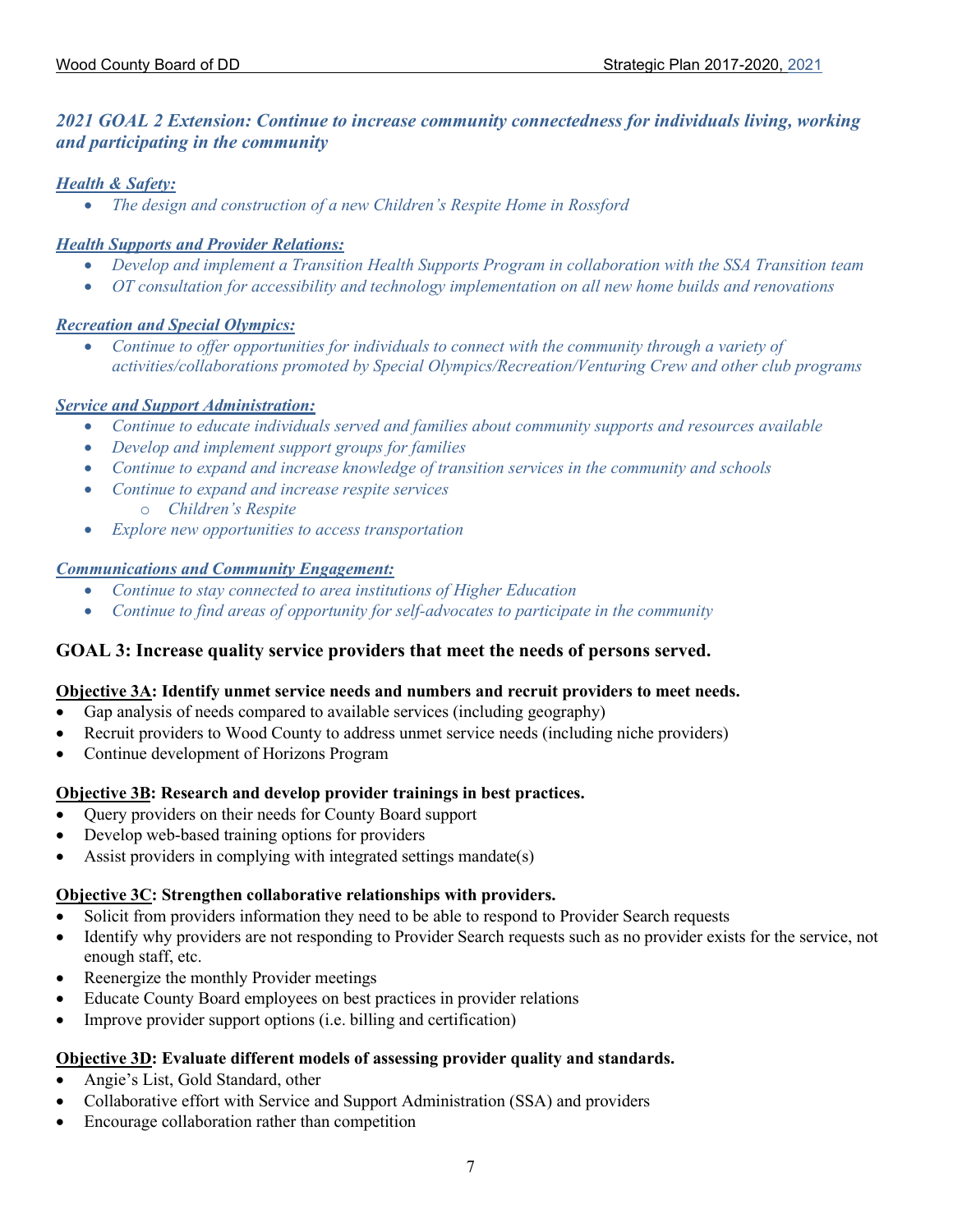#### *2021 GOAL 3 Extension: Continue to increase quality service providers that meet the needs of persons served.*

#### *Children's Services:*

• *Train school staff in positive behavioral intervention strategies as outlined via Ohio Department of Education*

#### *Health Supports and Provider Relations:*

- *Focus efforts in Provider Relations to address Provider Recruitment, Retention and Trainings on best practices*
- *Research and develop a long term plan for Provider Support*

#### *Provider Recruitment*

- o *Address gaps in traditional services*
- o *Address gaps in Nursing Services – waiver and state plan nursing, waiver nursing delegation, RN-LPN oversight*
- *Develop and implement ways to address the local Direct Support Professional Workforce Crisis*
	- o *Adult Education - DJFS- Ohio Means Jobs partnership*
	- o *Outreach to local schools and institutes of higher learning to market the DD field as a career path*

#### *Provider Retention*

- o *Increase personnel resources for Provider Relations*
- o *Offer training to providers*
- o *Develop grant funding for trainings*
- o *Continue to support Wood County DSP's*

#### *Provider Trainings*

- o *Develop and implement 2 initial provider trainings: "DSP 101" and "How to get the most out of your County Board"*
- *Continue to develop web-based training options for providers*
- *Continue to monitor Provider Compliance to rule through formal and informal processes- OSASS, mock compliance reviews and RN QA*

#### *Service and Support Administration:*

- *Continue to build relationships with providers, specifically direct support professionals*
- *Partner with providers throughout the community to meet the needs of individuals*

#### *Communications and Community Engagement:*

• *Collaborate with Health Supports and Provider Relations to assist in DSP recruitment and retention*

#### **GOAL 4: Continuously educate the community about persons with Developmental Disabilities and the Wood County Board of Developmental Disabilities.**

#### **Objective 4A: Define the messages:**

- For each audience
- The role, responsibilities, and value of the county board today and into the future
- Wood County Board of DD as the brand

#### **Objective 4B: Create a communication plan addressing the internal agency outward.**

- Staff  $\&$  board
- Persons served and families
- Providers and partners
- Greater community and community leaders
- Use updated website and digital communication to communicate with community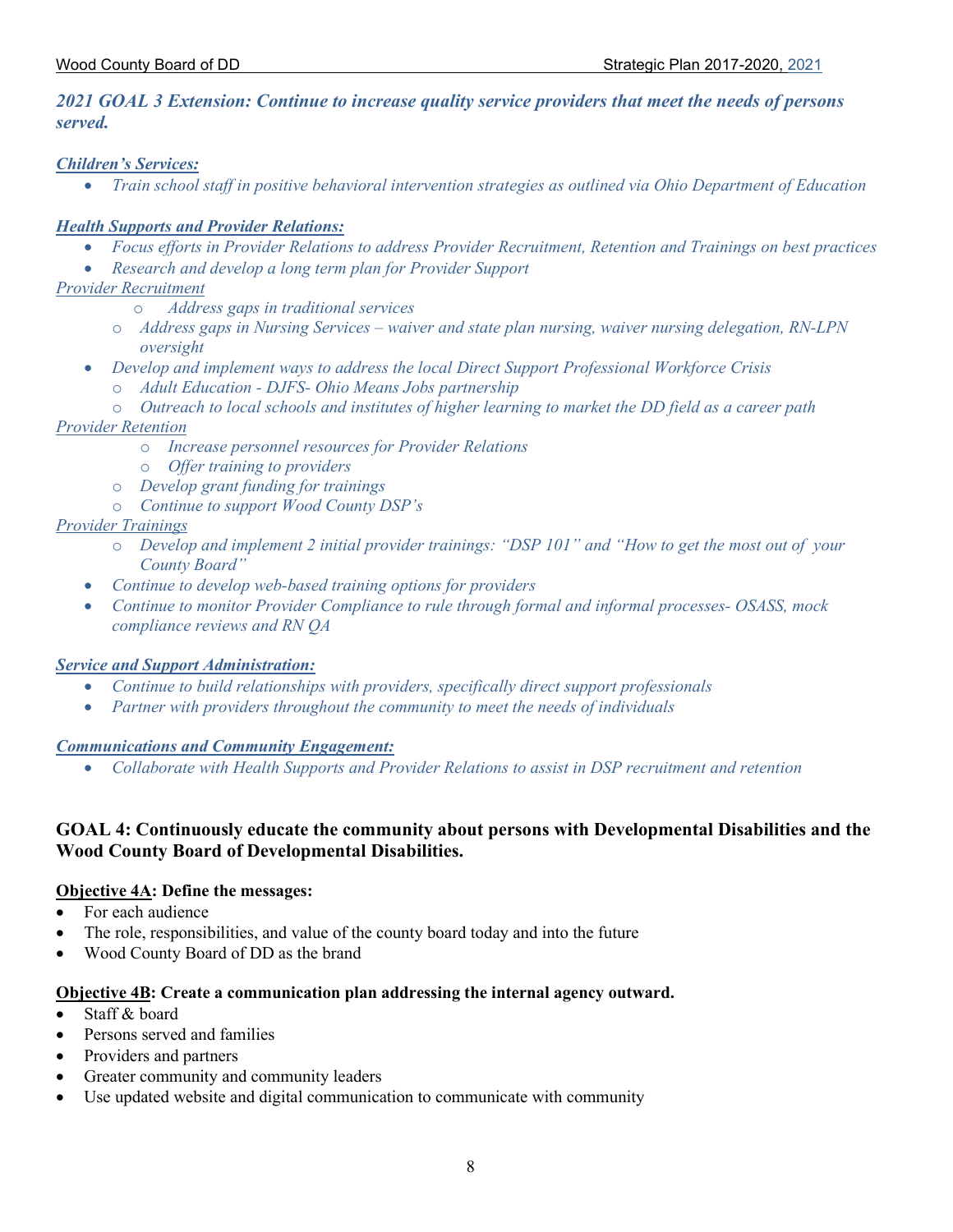#### **Objective 4C: Develop opportunities for public speaking.**

- Engage self-advocates and community members in public speaking opportunities
- Expand self-advocates speaking on behalf of their needs and the County Board
- Encourage staff of Wood County Board of Developmental Disabilities to share success stories

#### **Objective 4D: Recognize supporters and advocates of Wood County Board of DD.**

• Utilize success stories to motivate others

#### **Objective 4E: Use technology to increase participation and communication for individuals, families, providers, and community.**

- Create short educational videos
- Identify beneficial topics and sources of information
- Provide tools to enable individuals, families, and public to communicate with county board.

#### **Objective 4F: Increase participation in community events.**

- Create county board events for community participation
- Community in Partnership Committee (CIP) participation
- Capitalize on Special Olympics events
- Capitalize on Aktion Club activities
- Promote person served participation in social opportunities occurring within the community

#### *2021 GOAL 4 Extension: Continuously educate the community about persons with Developmental Disabilities and the Wood County Board of Developmental Disabilities.*

#### *Children's Services:*

• *Increase community awareness of Early Intervention Services available via a media campaign at physicians' offices and other health care programs*

#### *Recreation and Special Olympics:*

• *Offer inclusive opportunities for individuals served through Recreation* 

#### *Service and Support Administration:*

- *Continue participation with various committees in the community*
- *Further develop partnerships with law enforcement, hospitals, schools, mental health services, and other community agencies*

#### *Communications and Community Engagement:*

- *Increase WCBDD presence in the community through programming, public speaking and pursuing community partnerships for the agency*
- *Train all staff on Brand Management and updated Communications Plan*
- *Define March DD Awareness Month activities and events amid the COVID-19 Pandemic*
- *Continue to develop individual Empowerment Projects*
- *Continue to develop relationship with CELEBRATE EDU*
- *Complete agency videos*
- *Continuously develop website content*
- *Execute monthly Social Media strategy*
- *Continue to share success stories of individuals and the agency as a whole*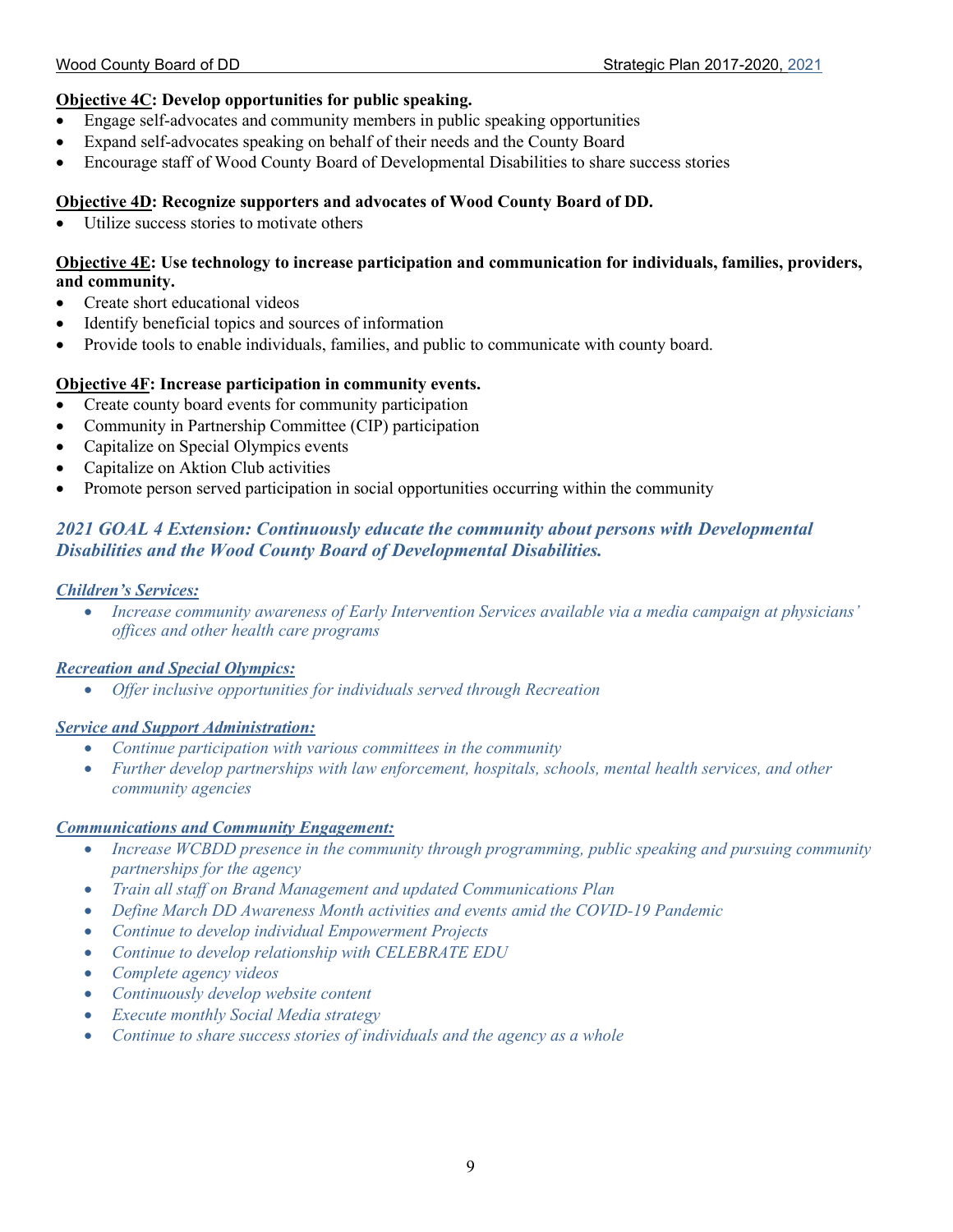#### **Goal 5: Continuously improve operations.**

#### **Objective 5A: Explore capability of new software system (Gatekeeper).**

- Train staff on how to use new software effectively
- Agree what data to track and report
- Collect, analyze, and report appropriate trend(s) data
- Determine best way to report (charts, graphs)
- Take appropriate actions identified by data
- Establish standards for maintaining the database

#### **Objective 5B: Maintain up to date technology infrastructure.**

- Evaluate technology to identify needed improvements
- Support for those who work within the building and those who work remotely
- Improve phone system
- Improve data communications technology.
- Train all staff on effective use of technology

#### **Objective 5C: Increase collaboration throughout agency.**

- Use the intranet and/or SharePoint to foster and improve collaboration.
- Support cross organizational project teams to meet agency needs
- Hold monthly Coordinator meetings

#### **Objective 5D: Continue supporting and strengthening external partnerships.**

• FCFC, Continuum of Care, ADAMHS Board, provider relations, Quarterly county commissioner updates, etc.

#### **Objective 5E: Complete compensation study and develop an appropriate plan for action.**

- Develop long-term pay plan maintenance
- Evaluate employee pay plan for appropriate compensation
- Maintain focus on competitive salaries

#### **Objective 5F: Update staffing model to meet agency needs, community needs, and regulatory requirements.**

#### **Objective 5G: Conduct a facilities audit to maximize efficiencies.**

• Evaluate and implement appropriate recommendations from audit.

#### *2021 Goal 5: Continuously improve operations.*

#### *Health Supports and Provider Relations:*

- *Continue to streamline HSPR processes utilizing technology*
- *Develop a standing procedure for emergency response to provider needs*
- *Health supports staff demonstrate proficiency in utilization of technology including Microsoft Suite (Teams, SharePoint, PowerPoint, Word, etc.), Brittco Forms, and Microsoft Surfaces*
- *Explore improving our Provider Search process through utilization of an online portal*
	- o *Maps to show geographical data on gaps in service and where current requests are located within the county*
- *Implement Intellinetics Cabinet for Provider documentation from Provider Relations and Nursing including trainings*
- *Update Brittco database with current Wood County Providers contact information*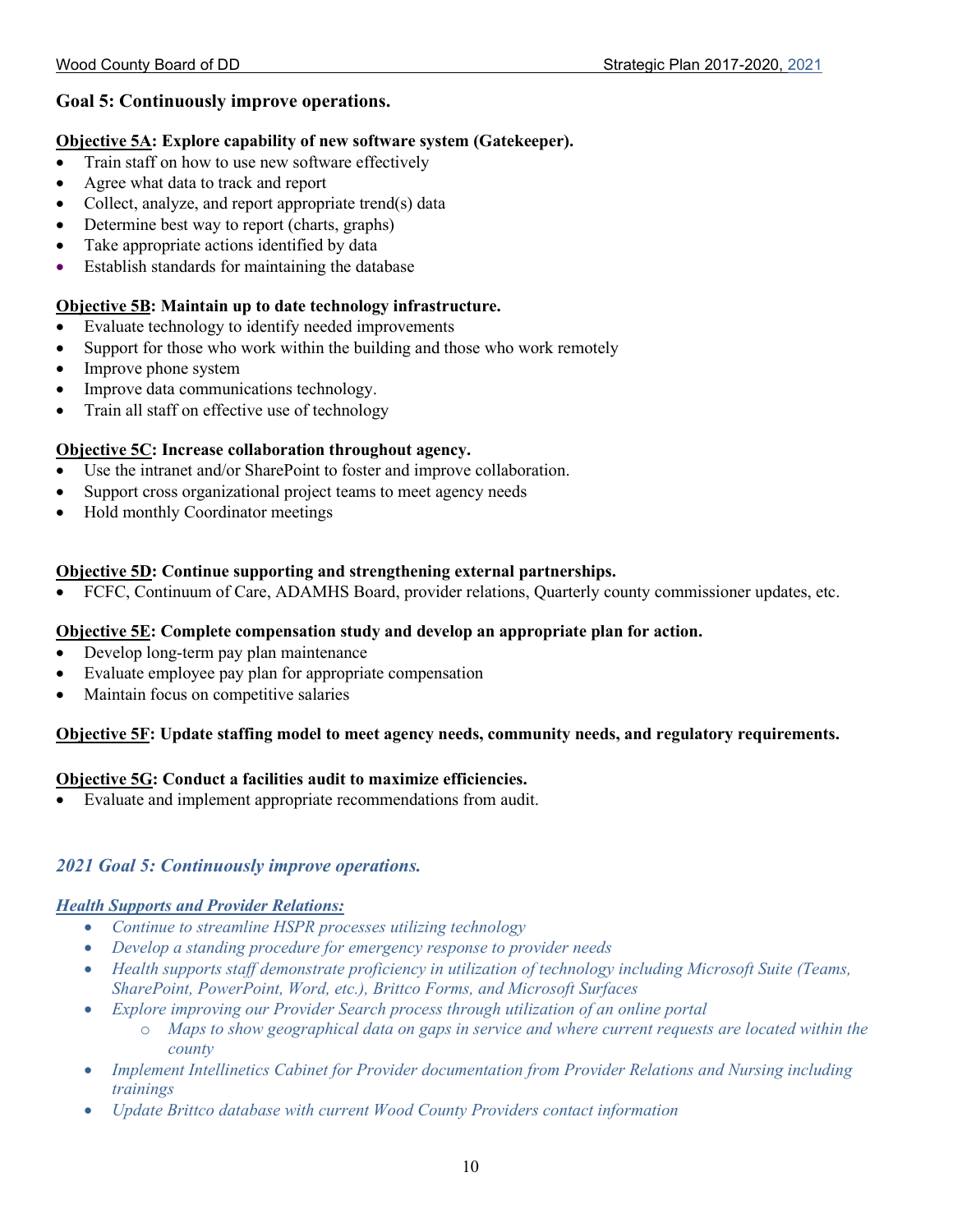#### *Recreation and Special Olympics:*

• *Continue increased use of technology to offer programming to individuals served through Recreation/Wellness/Special Olympics*

#### *Technology:*

- *Research, develop, identify and implement a time and attendance (Payroll) software that meets the needs of the overall agency.*
- *Virtual server upgrades*
	- o *Web server*
	- o *SQL server 2019*
	- o *Domain controllers (server 2019)*
	- o *Data servers (2)*
	- o *Main server software upgrade*
	- o *vSphere 6.5 to 6.7 then 7.0 (6.5 life cycle ends 11-15-2021)*
	- *Laptop and desktop upgrades*
- *Network hardware*
	- o *Re-evaluate WIFI locations for best coverage*
	- o *Install new switch for MBWC newly constructed wing*
	- o *Replace 10/100 PoE switches with 100/1000 PoE switches based on internet service upgrade (Amplex)*
- *Continue to enhance technology programming to meet agency needs*
- *Continue to migrate programming to cloud web-based environment*
- *Continue to upgrade overall technology to assist in agency moving forward*

#### *Fiscal*

- *Continue to adapt to the ever-changing financial landscape and COVID impact*
- *Assure proper funding for agency, including 2021 agency goals*
- *Enhance controllable agency revenue sources (TCM, MAC)*
- *Collaborate with departments on time and attendance software system to meet the needs of the agency and employees.*

#### *Health & Safety*

- *Improve facility security through staff trainings. Collaborate with local first responders to conduct drills and exercises. Work effectively with Adult Day Service provider to ensure consistent and cohesive campus security.*
- *Explore and implement technology solutions to enhance facility operations efficiency and effectiveness*

#### *Service and Support Administration*

- *Collaborate with other departments within the WCBDD to ensure that we are looking at the whole person and addressing all potential needs*
- *Continue to explore and expand Brittco and Intellinetics capabilities*

#### *Communication and Community Engagement*

- *Continuously update website with most current agency information*
- *Continuously update documents through agency collaboration (i.e. marketing materials, brochures, reports, annual report, monthly board reports, strategic plan)*
- *Implement Intellentics file to establish electronic Volunteer records.*

#### *Human Resources:*

- *Collaborate with departments to evaluate time and attendance system and upgrade to meet the needs of the agency and employees*
- *Continue to provide trainings to supervisors/coordinators at their monthly meetings*
- *Successfully roll out employee training software program (Relias)*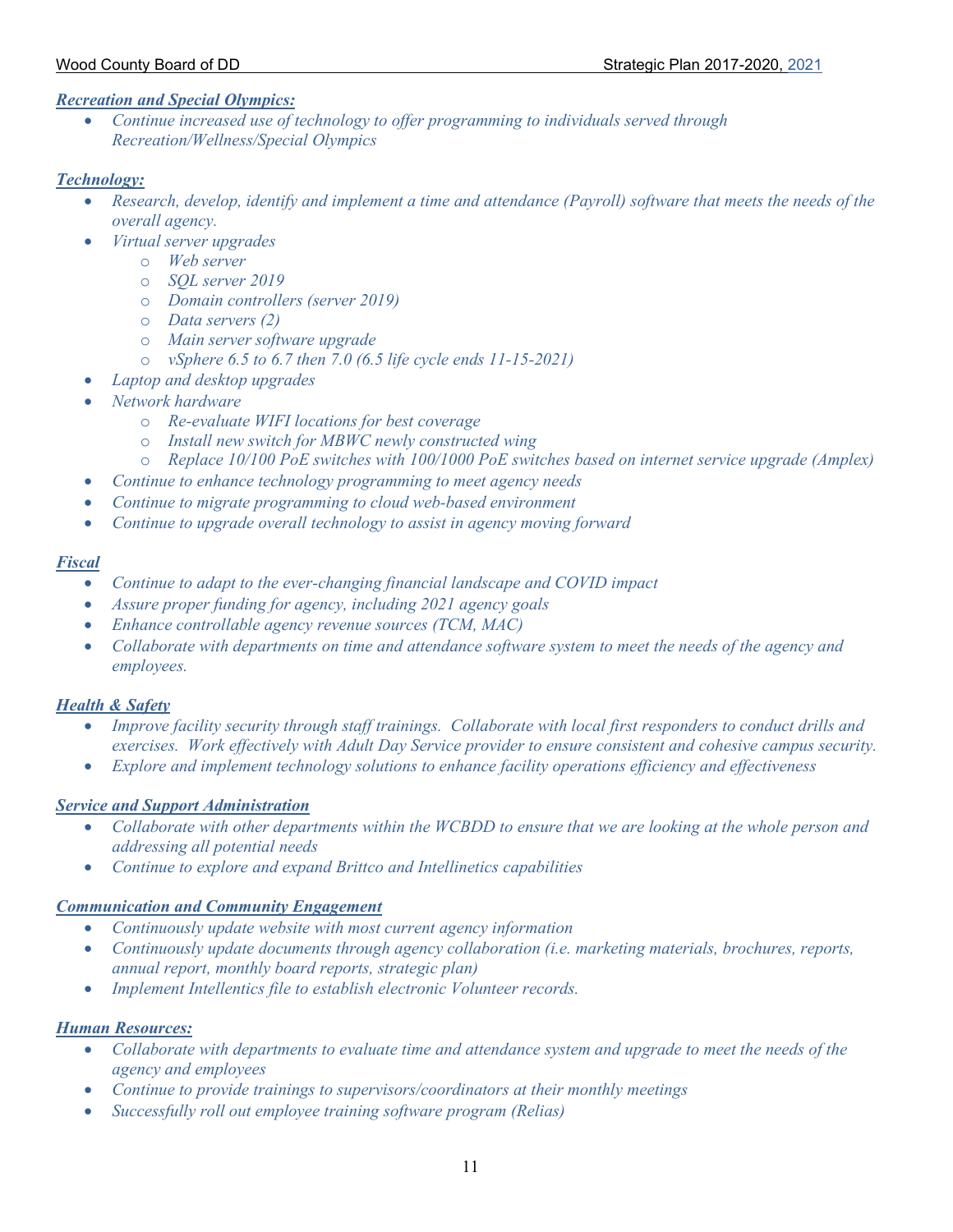## **Timing of Our Work**

*2021 Extension: The above listed goals will be completed in 2021. Adjustments may be made and additions or expansion of the goals will be included in the next long-term strategic plan. Due to the uncertainty created by the COVID-19 Pandemic, it is unknown when the WCBDD will begin Strategic Planning for 2022-2024.*

| Goal 1: Strengthen person-centered thinking throughout the agency.                                                                                                                                                                                                                                                                                                                                                                                                                                                                                                                                                                                                                                                                                                                                                                                                                                                                                                                        |                                                                                                                                                                                                                                                                                                                                                                                                                                                                                                                                                                                                                                                                                                                                                                                                                                                                                                              |                                                                                                                                                                                                                                                                                                                                                                                                                                                                                                                                                                                                                                                                                                                                                                                                                                                                                                                                                                                                                                                                                                                                                                                                                                                                                                                   |  |  |
|-------------------------------------------------------------------------------------------------------------------------------------------------------------------------------------------------------------------------------------------------------------------------------------------------------------------------------------------------------------------------------------------------------------------------------------------------------------------------------------------------------------------------------------------------------------------------------------------------------------------------------------------------------------------------------------------------------------------------------------------------------------------------------------------------------------------------------------------------------------------------------------------------------------------------------------------------------------------------------------------|--------------------------------------------------------------------------------------------------------------------------------------------------------------------------------------------------------------------------------------------------------------------------------------------------------------------------------------------------------------------------------------------------------------------------------------------------------------------------------------------------------------------------------------------------------------------------------------------------------------------------------------------------------------------------------------------------------------------------------------------------------------------------------------------------------------------------------------------------------------------------------------------------------------|-------------------------------------------------------------------------------------------------------------------------------------------------------------------------------------------------------------------------------------------------------------------------------------------------------------------------------------------------------------------------------------------------------------------------------------------------------------------------------------------------------------------------------------------------------------------------------------------------------------------------------------------------------------------------------------------------------------------------------------------------------------------------------------------------------------------------------------------------------------------------------------------------------------------------------------------------------------------------------------------------------------------------------------------------------------------------------------------------------------------------------------------------------------------------------------------------------------------------------------------------------------------------------------------------------------------|--|--|
| 2017-18                                                                                                                                                                                                                                                                                                                                                                                                                                                                                                                                                                                                                                                                                                                                                                                                                                                                                                                                                                                   | 2019                                                                                                                                                                                                                                                                                                                                                                                                                                                                                                                                                                                                                                                                                                                                                                                                                                                                                                         | 2020                                                                                                                                                                                                                                                                                                                                                                                                                                                                                                                                                                                                                                                                                                                                                                                                                                                                                                                                                                                                                                                                                                                                                                                                                                                                                                              |  |  |
| 1A: Create a culture of person-<br>centered thinking throughout the<br>agency.<br>Educate all staff about person<br>$\bullet$<br>centered thinking<br>Departments & staff make<br>$\bullet$<br>commitments to how they will<br>fulfill Persons Centered<br>Thinking (PCT)<br>1B: Educate staff and families about<br>life transitions.<br>Utilize "Life Map" concepts in<br>۰<br>trainings<br>Identify best practices for<br>$\bullet$<br>transitional youth<br>$1C$ : Continuously improve the<br>discovery process.<br>1D: Achieve Person Centered ISPs.<br>1E: Research and find resources to<br>increase the use of technology that<br>supports independence for<br>individuals served.<br>Educate Stakeholders about<br>technology such as remote<br>supports and assistive<br>technology and benefits to<br>persons served<br>$1F$ : Continue support for self-<br>advocates and self-advocate groups.<br>$1G$ : Continue support for programs<br>that strengthen the whole person. | $1\text{A}$ : Maintain and improve the<br>person-centered thinking culture.<br>Expand person centered thinking<br>$\bullet$<br>to providers<br>1B: Continue educating staff and<br>families about life transitions.<br>Integrate "Life Map" concepts<br>$\bullet$<br>on web site<br>Educate Providers about "Life<br>$\bullet$<br>Map" concepts<br>1C: Continuously improve the<br>discovery process.<br><b>1D</b> : Continuously improve Person<br>Centered Planning and ISPs.<br>1E: Continue to research and find<br>resources to increase the use of<br>technology that supports<br>independence for individuals served.<br>Hold a technology fair to<br>$\bullet$<br>promote the tools available to<br>increase independent<br>living/learning<br>$1F$ : Continue support for self-<br>advocates and self-advocate groups.<br>$1G$ : Continue support for programs<br>that strengthen the whole person. | 1A: Maintain and improve the person-<br>centered thinking culture.<br>Educate persons served and those<br>$\bullet$<br>they choose to bring to meetings<br>on person centered thinking<br>Begin person-centered thinking<br>٠<br>and discuss available services with<br>families sooner<br>Collaborate with local schools to<br>$\bullet$<br>educate them on person centered<br>thinking and begin person-<br>centered planning with school<br>children at an earlier age<br>Evaluate potential of<br>$\circ$<br>assigning specific resource<br>to collaborate with schools<br>1B: Continue educating staff and<br>families about life transitions.<br>$1C$ : Continuously improve the<br>discovery process.<br><b>1D</b> : Continuously improve Person<br>Centered Planning and ISPs.<br>1E: Continue to research and find<br>resources to increase the use of<br>technology that supports independence<br>for individuals served.<br>Develop and hold open house for<br>$\bullet$<br>Adaptive equipment lending closet<br>Increase number of individuals<br>utilizing remote supports and<br>assistive technology in community<br>Seek grant funding<br>1F: Continue support for self-<br>advocates and self-advocate groups.<br><b>1G</b> : Continue support for programs<br>that strengthen the whole person. |  |  |
| <b>Board Metrics:</b>                                                                                                                                                                                                                                                                                                                                                                                                                                                                                                                                                                                                                                                                                                                                                                                                                                                                                                                                                                     |                                                                                                                                                                                                                                                                                                                                                                                                                                                                                                                                                                                                                                                                                                                                                                                                                                                                                                              |                                                                                                                                                                                                                                                                                                                                                                                                                                                                                                                                                                                                                                                                                                                                                                                                                                                                                                                                                                                                                                                                                                                                                                                                                                                                                                                   |  |  |
| $#$ or % of staff trained in person centered thinking<br>Over time - % of ISPs that reflect person centered planning                                                                                                                                                                                                                                                                                                                                                                                                                                                                                                                                                                                                                                                                                                                                                                                                                                                                      |                                                                                                                                                                                                                                                                                                                                                                                                                                                                                                                                                                                                                                                                                                                                                                                                                                                                                                              |                                                                                                                                                                                                                                                                                                                                                                                                                                                                                                                                                                                                                                                                                                                                                                                                                                                                                                                                                                                                                                                                                                                                                                                                                                                                                                                   |  |  |
| Self-advocate engagement                                                                                                                                                                                                                                                                                                                                                                                                                                                                                                                                                                                                                                                                                                                                                                                                                                                                                                                                                                  |                                                                                                                                                                                                                                                                                                                                                                                                                                                                                                                                                                                                                                                                                                                                                                                                                                                                                                              |                                                                                                                                                                                                                                                                                                                                                                                                                                                                                                                                                                                                                                                                                                                                                                                                                                                                                                                                                                                                                                                                                                                                                                                                                                                                                                                   |  |  |
|                                                                                                                                                                                                                                                                                                                                                                                                                                                                                                                                                                                                                                                                                                                                                                                                                                                                                                                                                                                           | Leadership Team Metrics:                                                                                                                                                                                                                                                                                                                                                                                                                                                                                                                                                                                                                                                                                                                                                                                                                                                                                     |                                                                                                                                                                                                                                                                                                                                                                                                                                                                                                                                                                                                                                                                                                                                                                                                                                                                                                                                                                                                                                                                                                                                                                                                                                                                                                                   |  |  |
|                                                                                                                                                                                                                                                                                                                                                                                                                                                                                                                                                                                                                                                                                                                                                                                                                                                                                                                                                                                           |                                                                                                                                                                                                                                                                                                                                                                                                                                                                                                                                                                                                                                                                                                                                                                                                                                                                                                              |                                                                                                                                                                                                                                                                                                                                                                                                                                                                                                                                                                                                                                                                                                                                                                                                                                                                                                                                                                                                                                                                                                                                                                                                                                                                                                                   |  |  |
| <b>TBD</b>                                                                                                                                                                                                                                                                                                                                                                                                                                                                                                                                                                                                                                                                                                                                                                                                                                                                                                                                                                                |                                                                                                                                                                                                                                                                                                                                                                                                                                                                                                                                                                                                                                                                                                                                                                                                                                                                                                              |                                                                                                                                                                                                                                                                                                                                                                                                                                                                                                                                                                                                                                                                                                                                                                                                                                                                                                                                                                                                                                                                                                                                                                                                                                                                                                                   |  |  |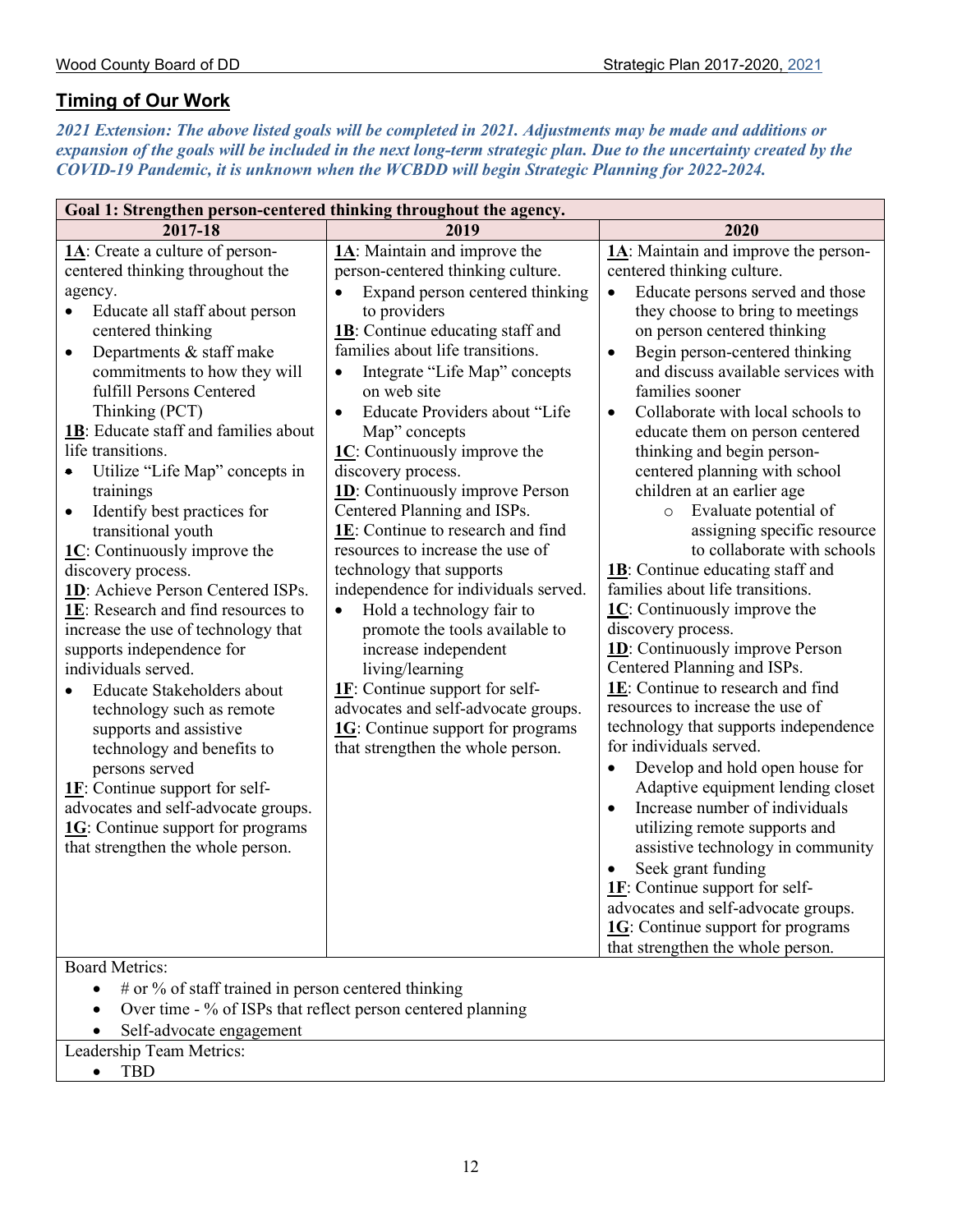| Goal 2: Therease community connectedness for individuals living, working, and participating in the<br>community.                                                                                                                                                                                                                                                                                                                                                                                                                                                                                                                                                                                                                                                                                      |                                                                                                                                                                                                                                                                                                                                                                                                                                                                                                                                                                                                                                                                                                                                                                                                                                                                   |                                                                                                                                                                                                                                                                                                                                                                                                                                                                                                                                                                                                                                                                                                                                                                                                                                                        |  |  |
|-------------------------------------------------------------------------------------------------------------------------------------------------------------------------------------------------------------------------------------------------------------------------------------------------------------------------------------------------------------------------------------------------------------------------------------------------------------------------------------------------------------------------------------------------------------------------------------------------------------------------------------------------------------------------------------------------------------------------------------------------------------------------------------------------------|-------------------------------------------------------------------------------------------------------------------------------------------------------------------------------------------------------------------------------------------------------------------------------------------------------------------------------------------------------------------------------------------------------------------------------------------------------------------------------------------------------------------------------------------------------------------------------------------------------------------------------------------------------------------------------------------------------------------------------------------------------------------------------------------------------------------------------------------------------------------|--------------------------------------------------------------------------------------------------------------------------------------------------------------------------------------------------------------------------------------------------------------------------------------------------------------------------------------------------------------------------------------------------------------------------------------------------------------------------------------------------------------------------------------------------------------------------------------------------------------------------------------------------------------------------------------------------------------------------------------------------------------------------------------------------------------------------------------------------------|--|--|
| 2017-18                                                                                                                                                                                                                                                                                                                                                                                                                                                                                                                                                                                                                                                                                                                                                                                               | 2019                                                                                                                                                                                                                                                                                                                                                                                                                                                                                                                                                                                                                                                                                                                                                                                                                                                              | 2020                                                                                                                                                                                                                                                                                                                                                                                                                                                                                                                                                                                                                                                                                                                                                                                                                                                   |  |  |
| $2\text{A}$ : Continually improve youth to<br>adult transitions.<br>2B: Implement appropriate<br>transition programs and supports.<br>Assess the need for a Transition<br>Coordinator position<br>$2C$ : Develop and implement a<br>housing plan including housing for<br>school age children.<br>2D: Increase the number of<br>individuals receiving Ohio Shared<br>Living services.<br>Two individuals in 2017<br>Two additional individuals in<br>$\bullet$<br>2018<br>2F: Increase volume of<br>collaborative projects and initiatives<br>with institutes of higher education.<br>2G: Evaluate employment<br>navigation services.<br>2H: Increase the number of<br>individuals working in the<br>community for hours desired.<br>21: Provide training opportunities to<br>increase employability. | $2\text{A}$ : Continue strong relationships<br>with local schools<br>2B: Develop transitions program for<br>transition age youth.<br>Collaborate with all local school<br>districts<br>$2C$ : Update and refine housing plan<br>2D: Continue to Increase number in<br>shared living.<br>Six additional individuals in<br>$\bullet$<br>shared living<br>2E: Collaborate with Wood County<br>leadership, municipalities to develop<br>a transportation plan.<br>2F: Increase volume of collaborative<br>projects and initiatives with<br>institutes of higher education.<br>2G: Implement appropriate<br>employment navigation services.<br>2H: Continue increasing number<br>employed.<br>21: Provide training opportunities to<br>increase employability.<br>Job specific skills<br>$\bullet$<br>Soft skills<br>$\bullet$<br>Volunteer opportunities<br>$\bullet$ | 2A: Continue strong relationships with<br>local schools<br>$2B$ : Improve transitions program for<br>transition age youth.<br>Recruit providers for youth<br>transition services.<br>$2C$ : Update and refine housing plan<br>2D: Continue to increase number in<br>shared living.<br>2E: Collaborate with Wood County<br>leadership, municipalities to develop a<br>transportation plan.<br>$2F$ : Increase volume of collaborative<br>projects and initiatives with institutes<br>of higher education.<br>Recruit and retain non-medical<br>$\bullet$<br>transportation providers<br>$2H$ : Continue increasing number<br>employed.<br>21: Identify training opportunities for<br>individuals served to develop job skills<br>to increase employability.<br>Entrepreneurships and supports<br>$\bullet$<br>Apprenticeship opportunities<br>$\bullet$ |  |  |
| Board Metrics:                                                                                                                                                                                                                                                                                                                                                                                                                                                                                                                                                                                                                                                                                                                                                                                        |                                                                                                                                                                                                                                                                                                                                                                                                                                                                                                                                                                                                                                                                                                                                                                                                                                                                   |                                                                                                                                                                                                                                                                                                                                                                                                                                                                                                                                                                                                                                                                                                                                                                                                                                                        |  |  |
| $#$ living in the community<br>$\bullet$<br># waiting to live in the community<br>$\bullet$<br># needing emergency supports<br># participating in community to the extent they desire (from Discovery Process)<br>$#$ of individuals working<br># of individuals working the desired number of hours (from Discovery Process)<br># of individuals working in job they like (from Discovery Process)<br># of individuals making different wage levels and securing benefits through work<br># waiting for work opportunity<br>Leadership Team Metrics:                                                                                                                                                                                                                                                 |                                                                                                                                                                                                                                                                                                                                                                                                                                                                                                                                                                                                                                                                                                                                                                                                                                                                   |                                                                                                                                                                                                                                                                                                                                                                                                                                                                                                                                                                                                                                                                                                                                                                                                                                                        |  |  |
| <b>TBD</b><br>$\bullet$                                                                                                                                                                                                                                                                                                                                                                                                                                                                                                                                                                                                                                                                                                                                                                               |                                                                                                                                                                                                                                                                                                                                                                                                                                                                                                                                                                                                                                                                                                                                                                                                                                                                   |                                                                                                                                                                                                                                                                                                                                                                                                                                                                                                                                                                                                                                                                                                                                                                                                                                                        |  |  |

**Goal 2: Increase community connectedness for individuals living, working, and participating in the**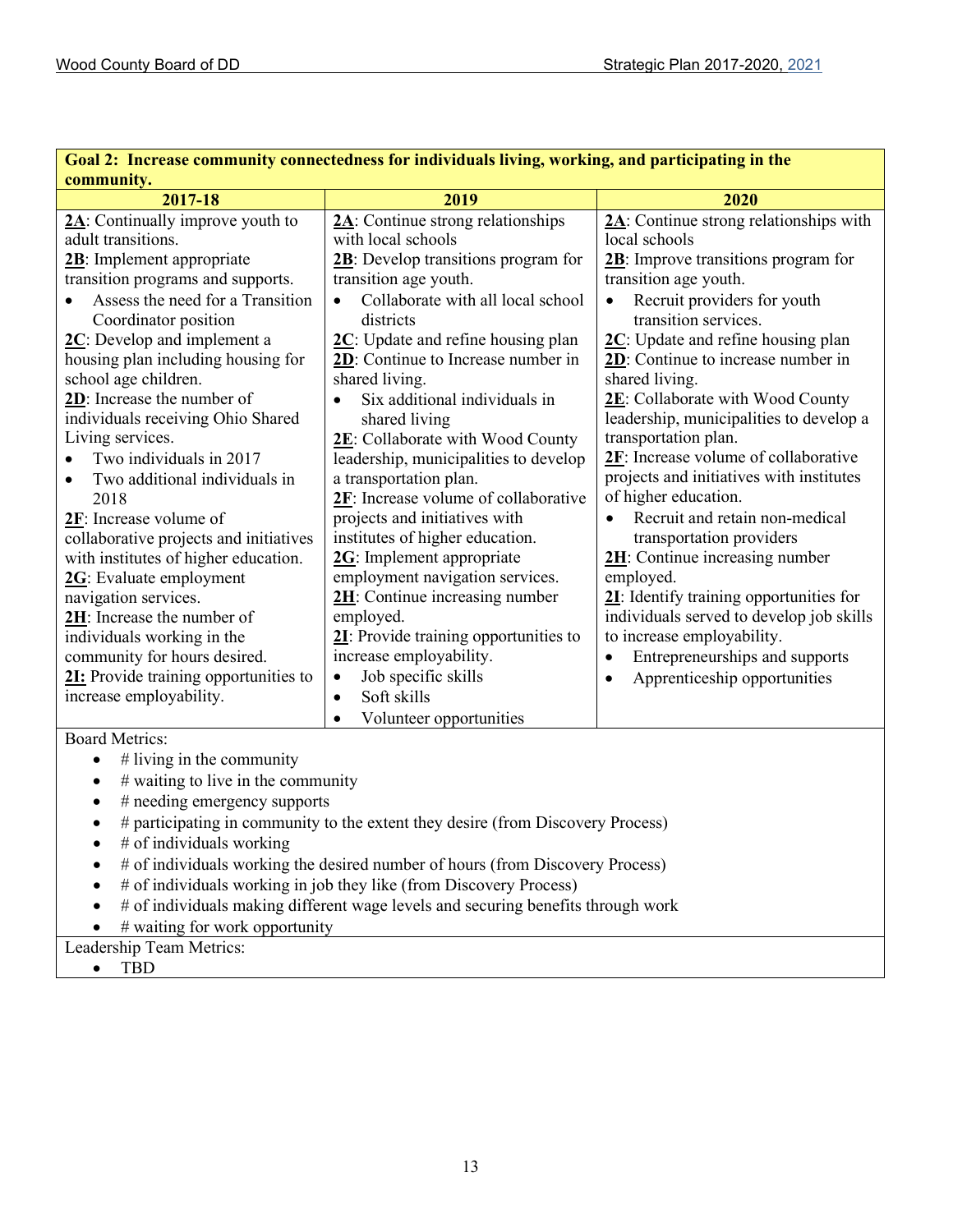| Goal 3: Increase quality service providers that meet the needs of persons served.                                                                                                                                                                                                                                                                                                                                                                                                                                                                                                                                                                                                                                                                                |                                                                                                                                                                                                                                                                                                                                                                                                                                                                                                                                         |                                                                                                                                                                                                                                                                               |  |  |
|------------------------------------------------------------------------------------------------------------------------------------------------------------------------------------------------------------------------------------------------------------------------------------------------------------------------------------------------------------------------------------------------------------------------------------------------------------------------------------------------------------------------------------------------------------------------------------------------------------------------------------------------------------------------------------------------------------------------------------------------------------------|-----------------------------------------------------------------------------------------------------------------------------------------------------------------------------------------------------------------------------------------------------------------------------------------------------------------------------------------------------------------------------------------------------------------------------------------------------------------------------------------------------------------------------------------|-------------------------------------------------------------------------------------------------------------------------------------------------------------------------------------------------------------------------------------------------------------------------------|--|--|
| 2017-18                                                                                                                                                                                                                                                                                                                                                                                                                                                                                                                                                                                                                                                                                                                                                          | 2019                                                                                                                                                                                                                                                                                                                                                                                                                                                                                                                                    | 2020                                                                                                                                                                                                                                                                          |  |  |
| 3A: Identify unmet service needs and<br>numbers and recruit providers to meet<br>needs.<br><b>3B</b> : Research and develop provider<br>trainings in best practices.<br>3C: Strengthen collaborative<br>relationships with providers.<br>Solicit from providers what<br>information they need to be able<br>to respond to Provider Search<br>requests<br>Identify why providers are not<br>responding to Provider Search<br>requests such as no provider<br>exists for the service, not enough<br>staff, etc.<br>Reenergize the monthly Provider<br>$\bullet$<br>meetings<br>3D: Evaluate different models of<br>assessing provider quality and<br>standards.<br>Angie's List, Gold Standard,<br>other<br>Collaborative effort with SSA<br><b>Board Metrics:</b> | $3\text{\AA}$ : Continue recruiting providers to<br>meet needs.<br>3B: Continue offering training for<br>providers in best practices.<br>3C: Continue strengthening<br>collaborative relationships with<br>providers.<br>Educate CB employees on best<br>practices in provider relations<br>Improve provider support<br>$\bullet$<br>options<br>3D: Begin implementation of<br>selected quality model.<br>Encourage collaboration rather<br>than competition<br>Implement appropriate provider<br>$\bullet$<br>quality $\text{tool}(s)$ | $3\text{A}$ : Continue recruiting providers to<br>meet needs.<br>3B: Continue offering training for<br>providers in best practices.<br>3C: Continue strengthening<br>collaborative relationships with<br>providers.<br>3D: Begin implementation of<br>selected quality model. |  |  |
| Number of persons waiting for specific services                                                                                                                                                                                                                                                                                                                                                                                                                                                                                                                                                                                                                                                                                                                  |                                                                                                                                                                                                                                                                                                                                                                                                                                                                                                                                         |                                                                                                                                                                                                                                                                               |  |  |
| Number of services for which we have no willing and able provider                                                                                                                                                                                                                                                                                                                                                                                                                                                                                                                                                                                                                                                                                                |                                                                                                                                                                                                                                                                                                                                                                                                                                                                                                                                         |                                                                                                                                                                                                                                                                               |  |  |
| Leadership Team Metrics:                                                                                                                                                                                                                                                                                                                                                                                                                                                                                                                                                                                                                                                                                                                                         |                                                                                                                                                                                                                                                                                                                                                                                                                                                                                                                                         |                                                                                                                                                                                                                                                                               |  |  |
| <b>TBD</b><br>$\bullet$                                                                                                                                                                                                                                                                                                                                                                                                                                                                                                                                                                                                                                                                                                                                          |                                                                                                                                                                                                                                                                                                                                                                                                                                                                                                                                         |                                                                                                                                                                                                                                                                               |  |  |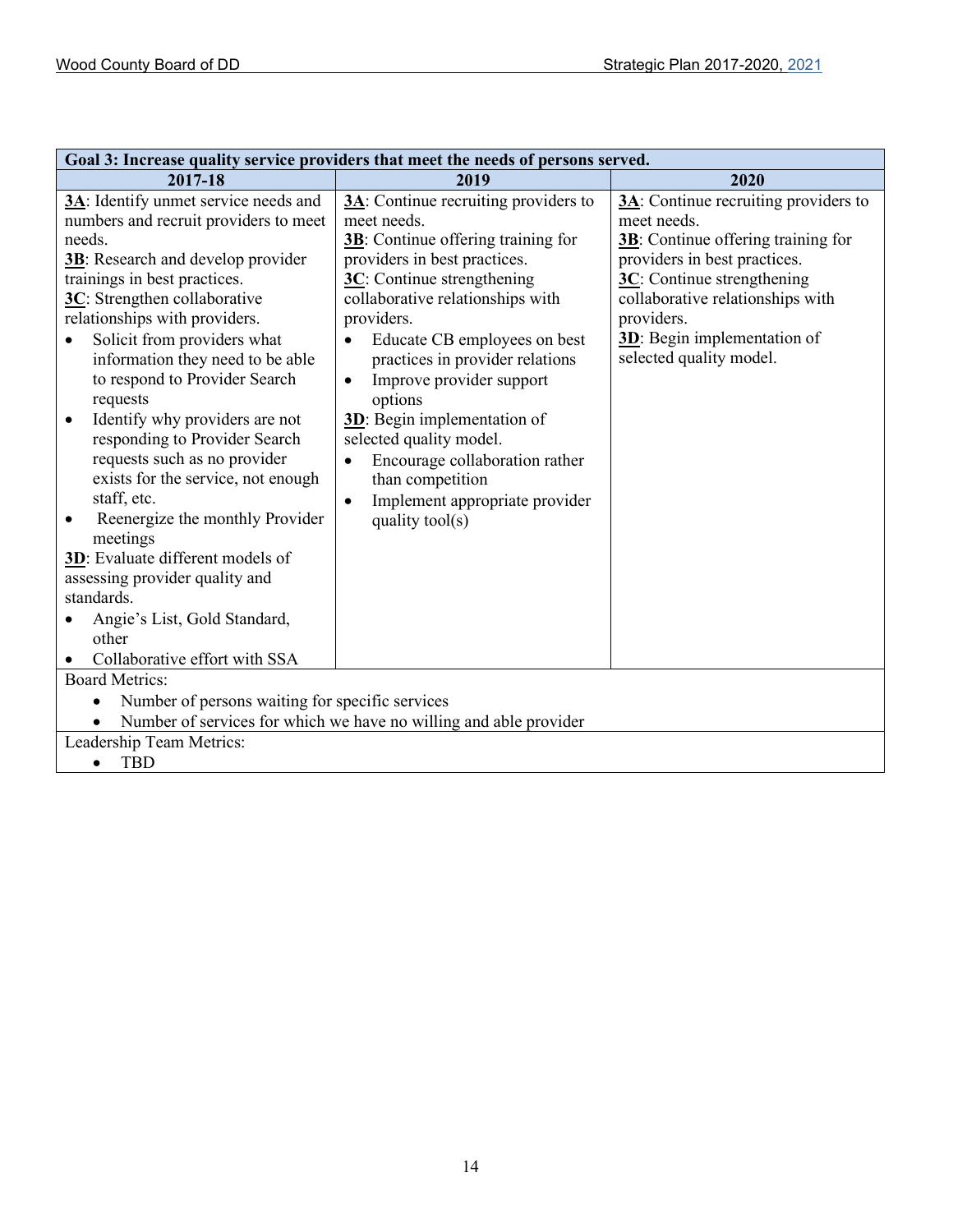#### **Goal 4: Continuously educate the community about persons with Developmental Disabilities and the Wood County Board of Developmental Disabilities. 2017-18 2019 2020 4A**: Define the messages. **4B**: Create communication plan addressing the internal agency outward. **4C**: Develop opportunities for public speaking. **4D**: Recognize supporters and advocates of Wood County Board of DD. **4E**: Use technology to increase participation and communication to individuals, families, providers, and community. **4F**: Increase participation in community events. **4A**: Review/refresh the messages. **4B**: Implement communication plan and continuously measure success and update as needed. **4C**: Engage self-advocates and community members in speaking through the speaker's bureau. **4D**: Recognize supporters and advocates of Wood County Board of DD. **4E**: Expand use of technology to educate the community, families, and individuals. **4F**: Continue participation in community events. **4A**: Review/refresh the messages. **4B**: Implement communication plan and continuously measure success and update as needed. **4C**: Engage self-advocates and community members in speaking through the speaker's bureau. **4D**: Recognize supporters and advocates of Wood County Board of DD. **4E**: Expand use of technology to educate the community, families, and individuals. **4F**: Continue participation in community events.

Board Metrics:

- Availability of communications plan and messages
- Numbers of persons (persons served, community, staff) actively participating in speakers' bureau
- Levy passes
- Future: TBD how to address community understanding and support

Leadership Team Metrics:

• TBD